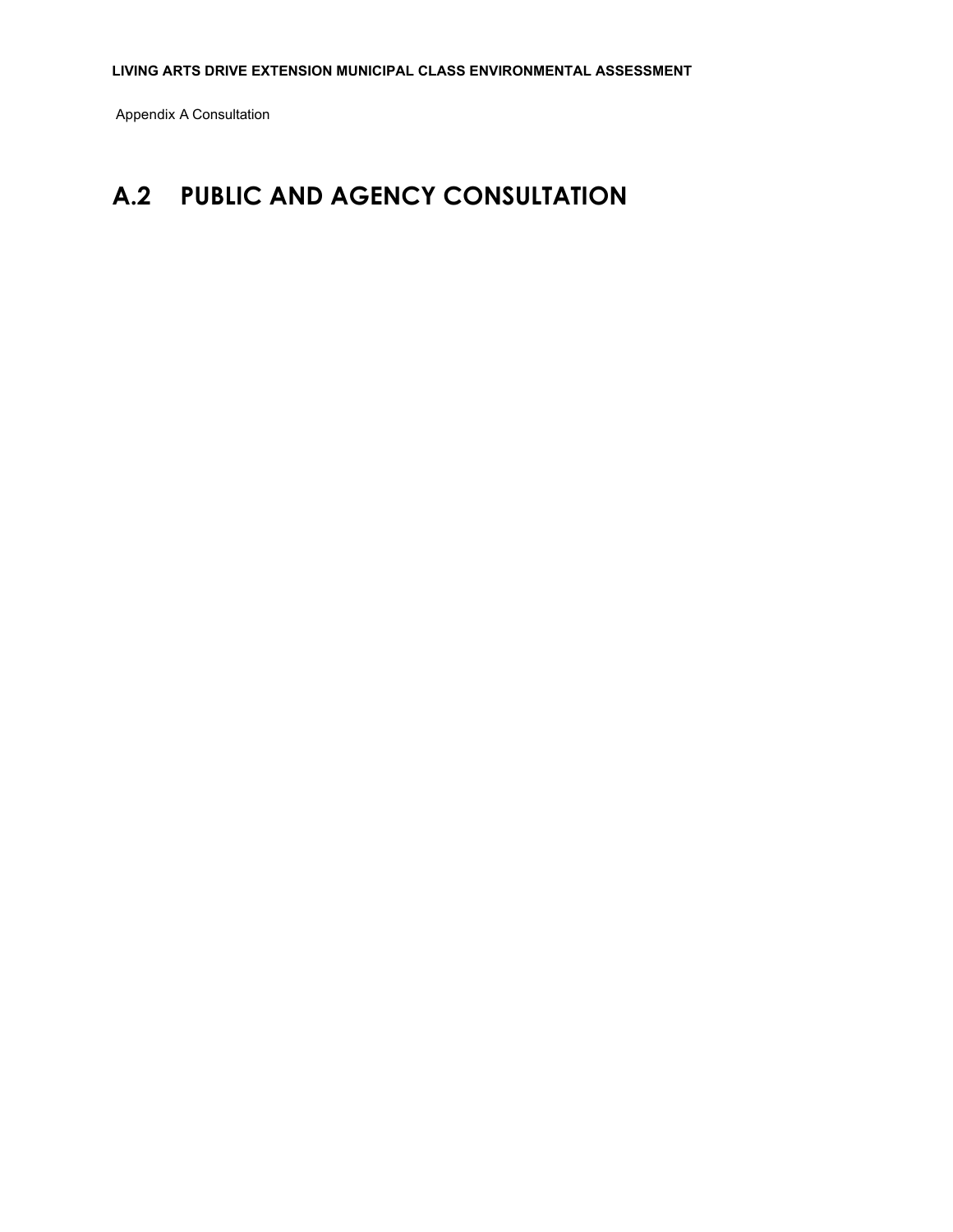| From:        | Dana Glofcheskie                                                |
|--------------|-----------------------------------------------------------------|
| To:          | John Kovac                                                      |
| $Cc$ :       | Leslie Green                                                    |
| Subject:     | Living Arts Drive Extension EA Notice of Study Commencement     |
| Attachments: | image001.png                                                    |
|              | noticeofcommencement Living Arts Drive 11016 20170529 final.pdf |

Good Morning Councillor Kovac,

Please be advised that we will be commencing the Class Environmental Assessment Study (Class EA) for the extension of Living Arts Drive from Rathburn Road West to Centre View Drive. The attached Notice of Study Commencement which will be advertised in the Mississauga News on June 15 and 22, 2017 and on the City's website.

If you have any questions or would like to meet to discuss, please let me know.

Thank you,



**Dana Glofcheskie, P.Eng.** Transportation Project Engineer T 905-615-3200 ext.8243 [dana.glofcheskie@mississauga.ca](mailto:dana.glofcheskie@mississauga.ca)

[City of Mississauga](http://www.mississauga.ca/) | Transportation & Works Department, Transportation & Infrastructure Planning Division

Please consider the environment before printing.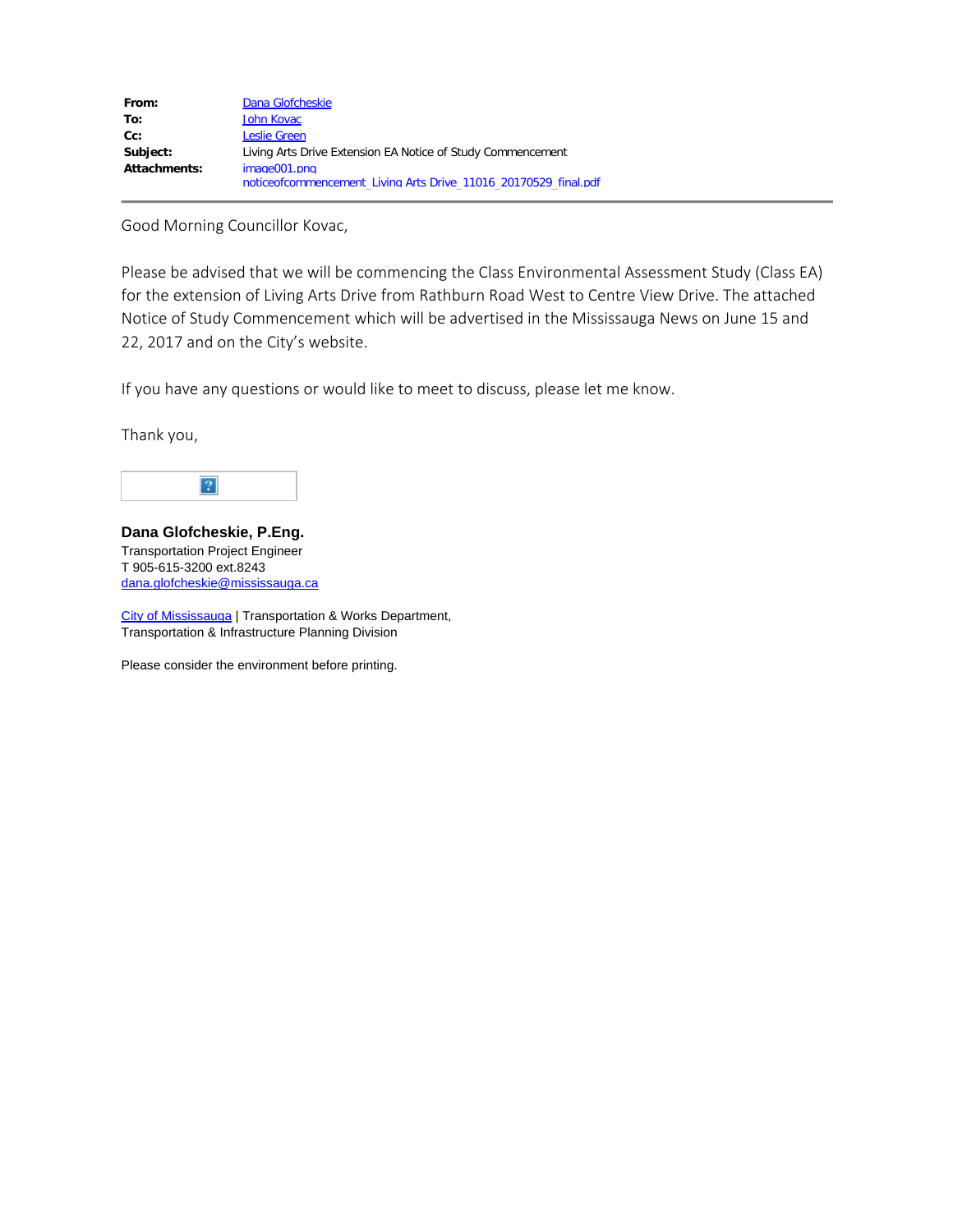From: [Dana Glofcheskie](mailto:Dana.Glofcheskie@mississauga.ca) To: [Addley, Diana](mailto:Diana.Addley@stantec.com) **Subject:** FW: Notice of Study Commencement - Living Arts Drive Municipal Class EA Study **Date:** Monday, June 19, 2017 1:40:51 PM **Attachments:** image001.png

FYI.



**Dana Glofcheskie, P.Eng.** Transportation Project Engineer T 905-615-3200 ext.8243 [dana.glofcheskie@mississauga.ca](mailto:dana.glofcheskie@mississauga.ca)

[City of Mississauga](http://www.mississauga.ca/) | Transportation & Works Department, Transportation & Infrastructure Planning Division

Please consider the environment before printing.

**From:** Dana Glofcheskie **Sent:** June 19, 2017 1:40 PM **To:** 'Joesph Lai (joseph.lai@ontario.ca)' **Cc:** Leslie Green **Subject:** Notice of Study Commencement - Living Arts Drive Municipal Class EA Study

Good afternoon Joe,

Please find the attached Notice of Study Commencement for a Schedule B Municipal Class Environmental Assessment study for Living Arts Drive, from Rathburn Road West to Centre View Drive, City of Mississauga. A hard copy of the attached notice will follow by mail.

As part of this EA, we will need to **acquire lands** from MTO for the intersection of Living Arts Drive and Centre View Drive. The EA will be filed at the end of 2017 will construction commencing in 2018.

We will contact you in the next week to arrange a meeting to discuss this further.

Thank you,



**Dana Glofcheskie, P.Eng.** Transportation Project Engineer T 905-615-3200 ext.8243 [dana.glofcheskie@mississauga.ca](mailto:dana.glofcheskie@mississauga.ca)

[City of Mississauga](http://www.mississauga.ca/) | Transportation & Works Department, Transportation & Infrastructure Planning Division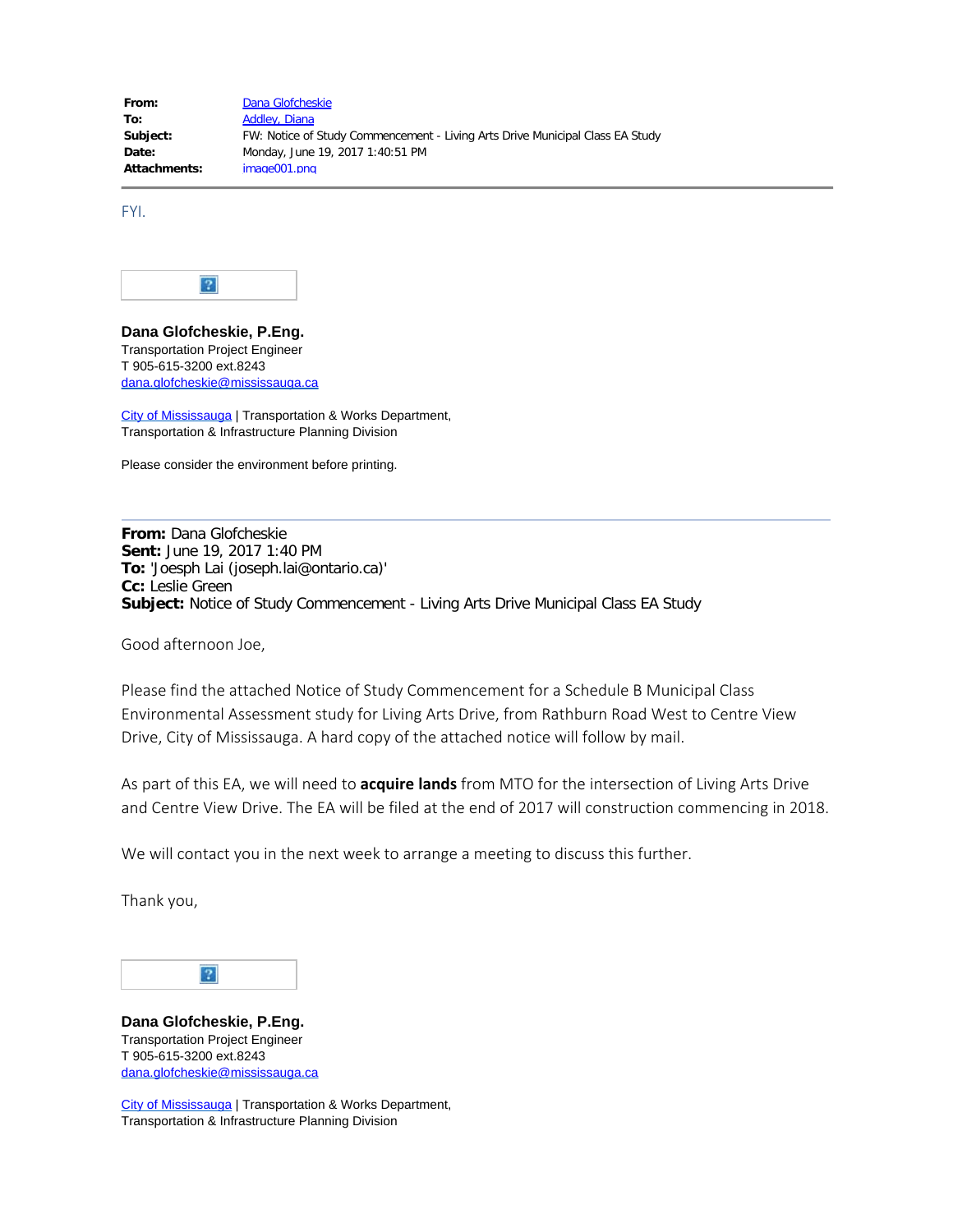| From:        | Khan, Sanya                                                                         |
|--------------|-------------------------------------------------------------------------------------|
| To:          | Living Arts EA                                                                      |
| Subject:     | RE: EA for the extension of Living Arts Drive - Notice of Public Information Centre |
| Date:        | Thursday, October 05, 2017 3:06:54 PM                                               |
| Attachments: | image001.jpg                                                                        |

### Hello,

I was circulated on this email regarding tonight's PIC but am unable to attend. Would it be possible to receive a pdf version of the PIC boards?

Thanks in advance,

Sanya

#### *Sanya Khan,* **MPH**

Analyst, Research & Policy | Built Environment Team | Chronic Disease & Injury Prevention Tel: 905-791-7800 Ext. 2014 | Email: [sanya.khan@peelregion.ca](mailto:sanya.khan@peelregion.ca)

## **R E G I O N O F P E E L** ■■■ **working with you**

**From:** Lapos, Natalie

**Sent:** September 22, 2017 2:45 PM

**To:** Khan, Sanya

**Subject:** FW: EA for the extension of Living Arts Drive - Notice of Public Information Centre

FYI

**From:** Sifo, Sargon

**Sent:** September 22, 2017 1:37 PM

**To:** Avsec, Joe; Carrick, Sean; Castro, Mark; Chan, Wayne; Marzo, Christina; Crawford, Mark; Dodds, Darrin; Gardiner, Len; Hardcastle, John; Hopton, Simon; Jamroz, Damian; Burkiewicz, Justyna; Kolb, John; Lo, Arthur; Mele, Lorenzo; Mohammed, Junior; Motala, Imran; Nemeth, John; Nieuwenhuysen, Bob; Saiyed, Sabbir; Stockman, Angela; Tampacopoulos, Nectar; Toy, William; Warren, Andrea; Aubin, Louise; Smith, Adrian; Fox, Mark; Gorman, Gayle; Kassay, Marwan; Lapos, Natalie; Dawson, Allen; Kuczynski, Roman **Cc:** Saddi, Asha

**Subject:** EA for the extension of Living Arts Drive - Notice of Public Information Centre

Hi Everyone

The City of Mississauga is holding a PIC for the extension of Living Arts Drive EA. The PIC will be at

# **The Great Hall, Mississauga City Hall 300 City Centre Drive, Mississauga** on **Thursday October 5th , 2017** from **5:30 to 7:30 pm.**

The notice is attached to this email.

Thank you

**Sargon Sifo, C.E.T.**

**Technical Analyst, Infrastructure Programming & Studies**

**Transportation Division, Public Works**

**10 Peel Centre Drive, Brampton, ON**

**4th Floor, L6T 4B9**

**Tel: 905-791-7800, 7834**

**Fax: 905-791-1442**

[Sargon.Sifo@peelregion.ca](mailto:Sargon.Sifo@peelregion.ca)

WWY logo

 $\vert$  ?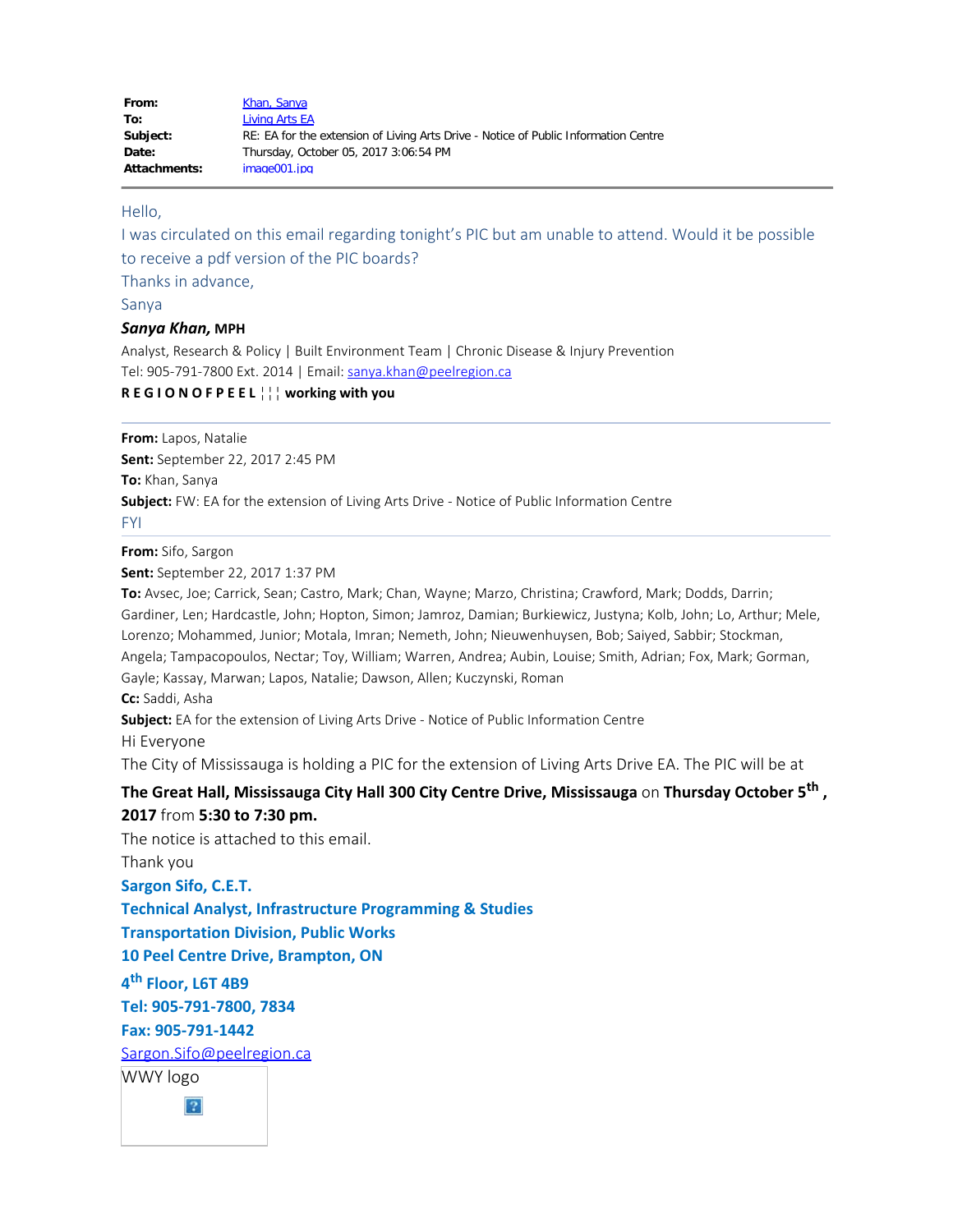| From:        | Khan, Sanya                                                                         |
|--------------|-------------------------------------------------------------------------------------|
| To:          | Living Arts EA                                                                      |
| $Cc$ :       | Dana Glofcheskie                                                                    |
| Subject:     | Re: EA for the extension of Living Arts Drive - Notice of Public Information Centre |
| Date:        | Monday, October 30, 2017 9:50:15 AM                                                 |
| Attachments: | image001.jpg                                                                        |
|              |                                                                                     |

# Hi Diana,

Thanks for sending along those boards.

As the study moves into design, please consider the following comments from Peel Public Health.

· With the planned LRT, it will be important to enable prioritize active transportation to enable first and last mile connections for transit users. While existing infrastructure on Centre View is not supportive of active transportation (lack of appropriate infrastructure such as MUT/bike lane), the current EA has the potential to set a precedent for future studies/development of the area. Connectivity of pedestrian and cycling routes will be important in order for active transportation to be a feasible option for residents.

· Consider the feasibility of some additional forms of protective infrastructure/physical separation for cyclists – for example, on the indicated bike lanes, the use of bollards can increase cyclist comfort. Furthermore, within the roundabout, ensure there is clear indication about the routing of pedestrians and cyclist and their potential interaction with vehicles. · Given the leisure/entertainment destinations in the immediate vicinity of the study area, it will likely serve as a destination for transit users at the beginning or end of their trip. Therefore, consider protecting cyclist and pedestrian movement within the plaza (crosswalks, signage, flashing beacons) to increase safety and comfort.

Thank you, Sanya

**From:** Living Arts EA **Sent:** October 6, 2017 4:17:50 PM **To:** Khan, Sanya **Cc:** Dana Glofcheskie **Subject:** RE: EA for the extension of Living Arts Drive - Notice of Public Information Centre Good afternoon Sanya, Thank you for your interest in this study. As requested, please find the materials presented at last evening's PIC attached. Please do not hesitate to contact me should you have any questions or concerns and/or require any additional information. Kind regards, **Diana Addley** Senior Environmental Planner Stantec 300W-675 Cochrane Drive, Markham ON L3R 0B8 Phone: (905) 415-6401 Cell: (647) 588-7112 [Diana.Addley@stantec.com](mailto:Diana.Addley@stantec.com)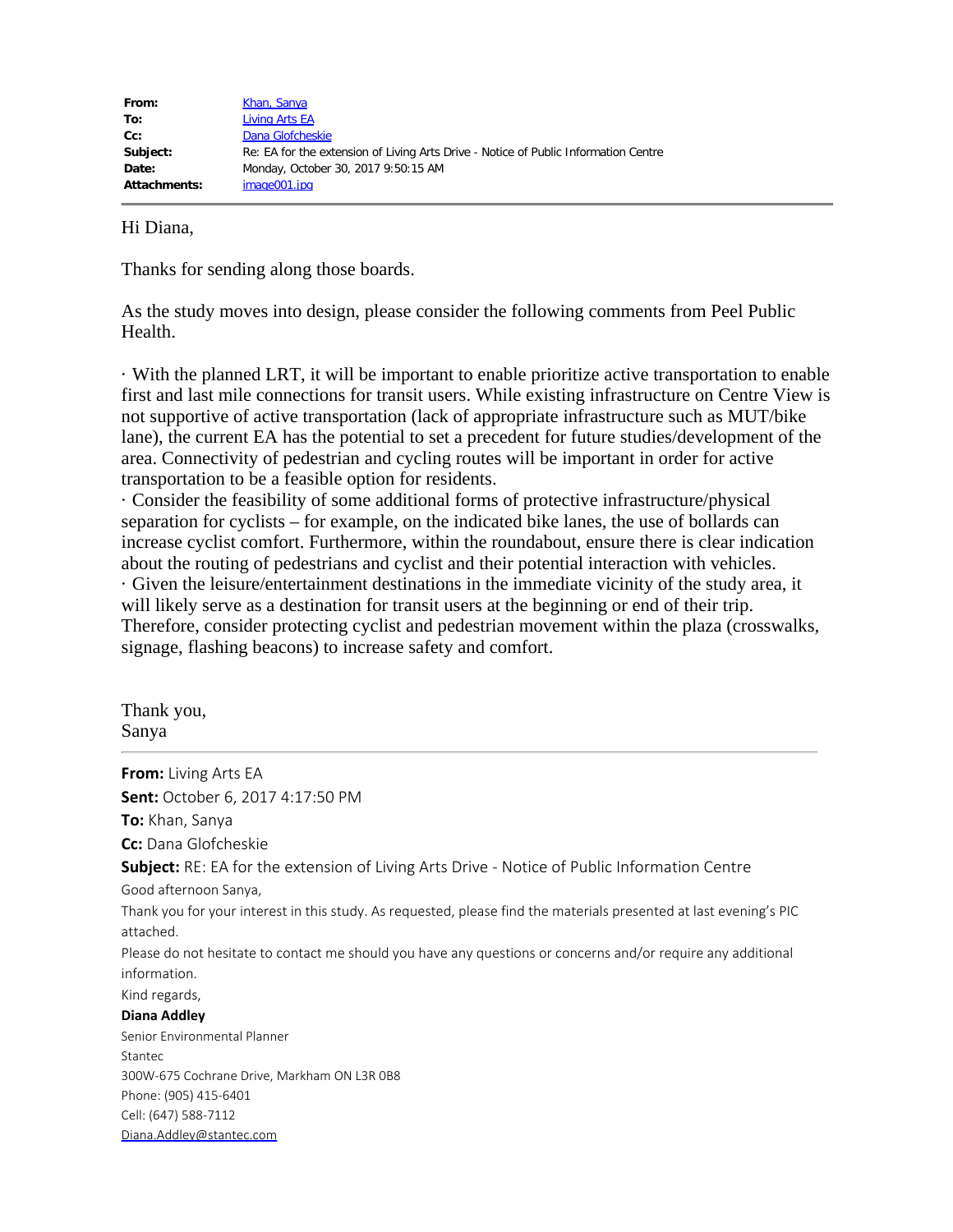| Dana Glofcheskie                                                                |
|---------------------------------------------------------------------------------|
| "Sniatenchuk, Bernadette"                                                       |
| "Masley, Aleksander"; Addley, Diana; Bradley, Michael                           |
| RE: Meeting Minutes - Living Arts Drive Municipal Class EA, City of Mississauga |
| Wednesday, November 08, 2017 7:28:18 AM                                         |
| image001.png                                                                    |
|                                                                                 |

Hi Brenadette,

See link below to the preliminary design plan: [http://www7.mississauga.ca/Departments/Marketing/living-arts](http://www7.mississauga.ca/Departments/Marketing/living-arts-ea/dwg_11016_prelimdesign_pic_fnl_secured_20171005.pdf)[ea/dwg\\_11016\\_prelimdesign\\_pic\\_fnl\\_secured\\_20171005.pdf](http://www7.mississauga.ca/Departments/Marketing/living-arts-ea/dwg_11016_prelimdesign_pic_fnl_secured_20171005.pdf)

All other PIC displays can be found: [http://www7.mississauga.ca/Departments/Marketing/living-arts](http://www7.mississauga.ca/Departments/Marketing/living-arts-ea/bds_11016_pic_fnl_v2_20171006_protected.pdf)[ea/bds\\_11016\\_pic\\_fnl\\_v2\\_20171006\\_protected.pdf](http://www7.mississauga.ca/Departments/Marketing/living-arts-ea/bds_11016_pic_fnl_v2_20171006_protected.pdf)

Let me know if you require any other information.

Thanks,



**Dana Glofcheskie, P.Eng.** Transportation Project Engineer T 905-615-3200 ext.8243 [dana.glofcheskie@mississauga.ca](mailto:dana.glofcheskie@mississauga.ca)

[City of Mississauga](http://www.mississauga.ca/) | Transportation & Works Department, Transportation & Infrastructure Planning Division

Please consider the environment before printing.

**From:** Sniatenchuk, Bernadette [mailto:bernadette.sniatenchuk@peelregion.ca] **Sent:** November 7, 2017 2:06 PM **To:** Dana Glofcheskie **Cc:** Masley, Aleksander **Subject:** FW: Meeting Minutes - Living Arts Drive Municipal Class EA, City of Mississauga

Hi Dana, do you have a digital copy showing the proposed works?

Thanks,

# **Bernadette Sniatenchuk, B.Sc.**

Facilitator – Development Engineering

Development Services, Public Works, Region of Peel 10 Peel Centre Drive, Suite B, 4th Floor Brampton, On L6T 4B9 e-mail: [bernadette.sniatenchuk@peelregion.ca](mailto:bernadette.sniatenchuk@peelregion.ca) Phone: 905-791-7800, ext.8589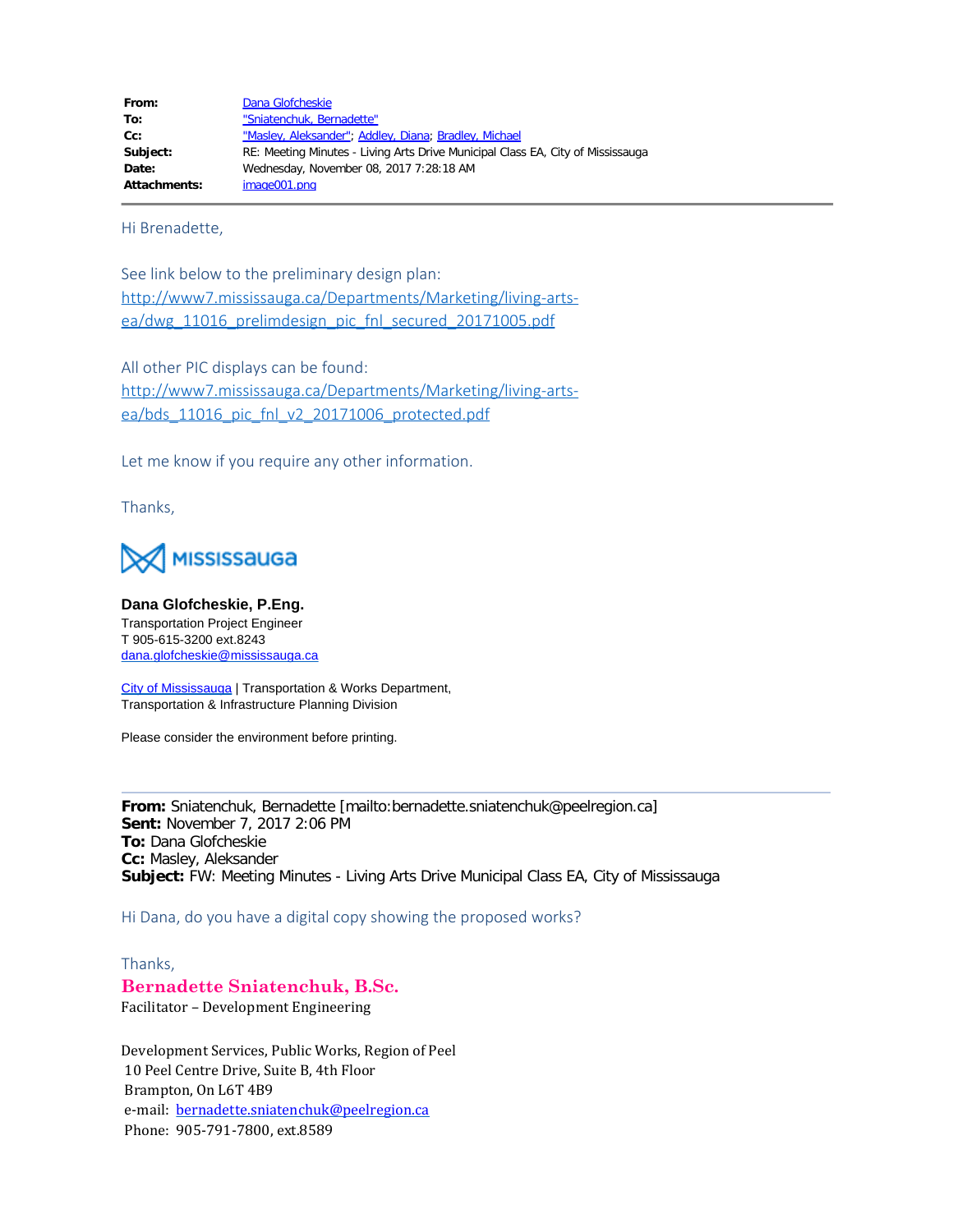Fax: 905-791-1442

This e-mail is for the sole use of the intended recipient and may contain confidential or privileged information. Unauthorized use of its contents is prohibited. If you have received this e-mail in error, please notify sender immediately via return e-mail and then delete the original e-mail.

**From:** Living Arts EA [<mailto:LivingArtsEA@stantec.com>] **Sent:** September 25, 2017 9:59 AM **To:** Chong, Jimmy; Masley, Aleksander; LeDrew, Lyle; Polga, Miriam; Sniatenchuk, Bernadette **Cc:** Dana Glofcheskie; Bryan Mulligan **Subject:** Meeting Minutes - Living Arts Drive Municipal Class EA, City of Mississauga

Good morning,

Please find the minutes of last week's meeting in relation to the Living Arts Drive Municipal Class EA Study.

Kind regards,

#### **Diana Addley**

Senior Environmental Planner Stantec 300W-675 Cochrane Drive, Markham ON L3R 0B8 Phone: (905) 415-6401 Cell: (647) 588-7112 [Diana.Addley@stantec.com](mailto:Diana.Addley@stantec.com)

The content of this email is the confidential property of Stantec and should not be copied, modified, retransmitted, or used for any purpose except with Stantec's written authorization. If you are not the intended recipient, please delete all copies and notify us immediately.

 $\circled{?}$  Please consider the environment before printing this email.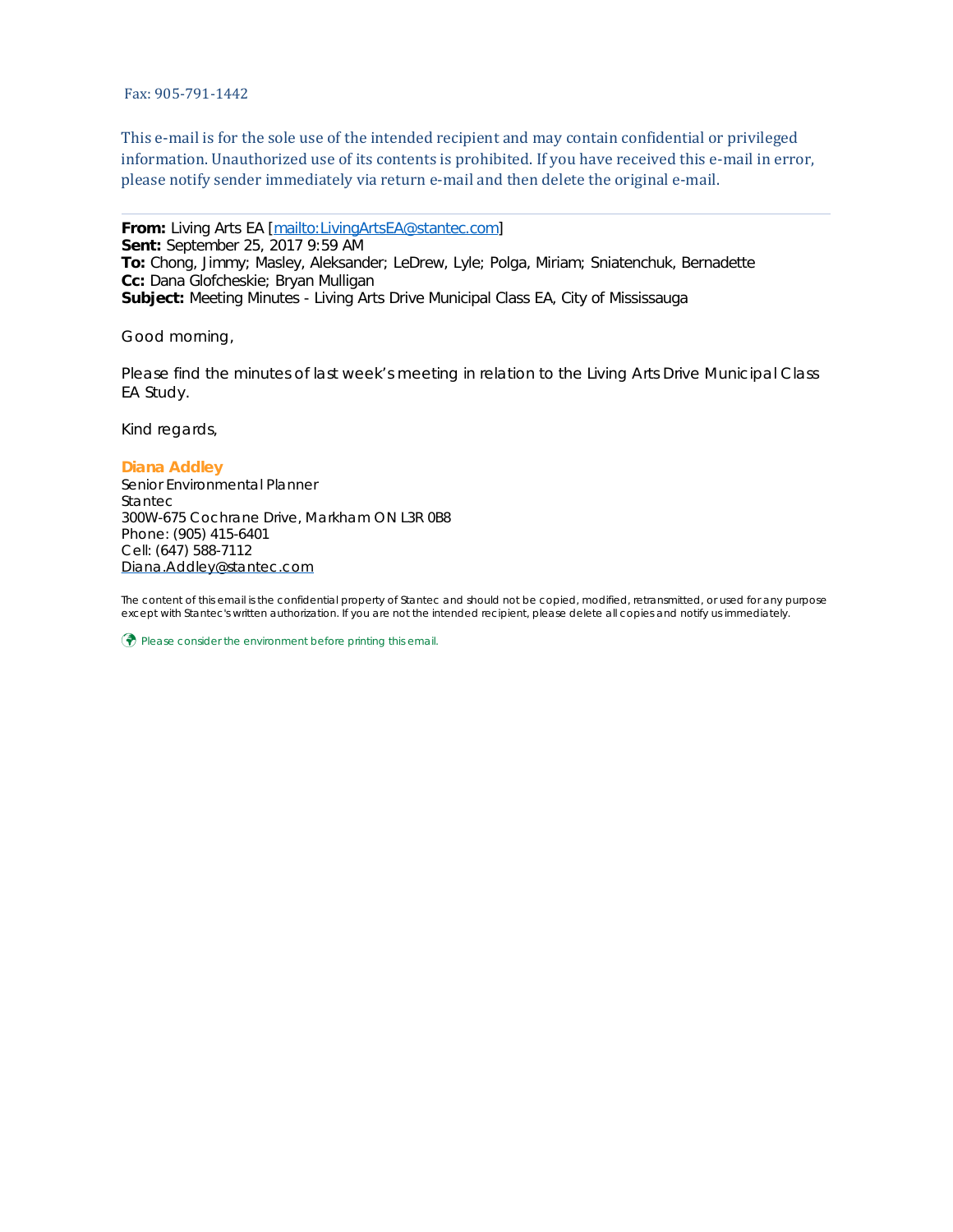The content of this email is the confidential property of Stantec and should not be copied, modified, retransmitted, or used for any purpose except with Stantec's written authorization. If you are not the intended recipient, please delete all copies and notify us immediately.

P **P** Please consider the environment before printing this email.

**From:** Khan, Sanya [mailto:sanya.khan@peelregion.ca]

**Sent:** Thursday, October 05, 2017 3:07 PM

#### **To:** Living Arts EA

**Subject:** RE: EA for the extension of Living Arts Drive - Notice of Public Information Centre Hello,

I was circulated on this email regarding tonight's PIC but am unable to attend. Would it be possible to receive a pdf version of the PIC boards?

Thanks in advance,

## Sanya

### *Sanya Khan,* **MPH**

Analyst, Research & Policy | Built Environment Team | Chronic Disease & Injury Prevention Tel: 905-791-7800 Ext. 2014 | Email: [sanya.khan@peelregion.ca](mailto:sanya.khan@peelregion.ca)

**R E G I O N O F P E E L** ■■■ **working with you**

**From:** Lapos, Natalie

**Sent:** September 22, 2017 2:45 PM

**To:** Khan, Sanya

**Subject:** FW: EA for the extension of Living Arts Drive - Notice of Public Information Centre

FYI

**From:** Sifo, Sargon

**Sent:** September 22, 2017 1:37 PM

**To:** Avsec, Joe; Carrick, Sean; Castro, Mark; Chan, Wayne; Marzo, Christina; Crawford, Mark; Dodds, Darrin; Gardiner, Len; Hardcastle, John; Hopton, Simon; Jamroz, Damian; Burkiewicz, Justyna; Kolb, John; Lo, Arthur; Mele, Lorenzo; Mohammed, Junior; Motala, Imran; Nemeth, John; Nieuwenhuysen, Bob; Saiyed, Sabbir; Stockman, Angela; Tampacopoulos, Nectar; Toy, William; Warren, Andrea; Aubin, Louise; Smith, Adrian; Fox, Mark; Gorman, Gayle; Kassay, Marwan; Lapos, Natalie; Dawson, Allen; Kuczynski, Roman **Cc:** Saddi, Asha **Subject:** EA for the extension of Living Arts Drive - Notice of Public Information Centre Hi Everyone The City of Mississauga is holding a PIC for the extension of Living Arts Drive EA. The PIC will be at **The Great Hall, Mississauga City Hall 300 City Centre Drive, Mississauga** on **Thursday October 5th , 2017** from **5:30 to 7:30 pm.** The notice is attached to this email. Thank you **Sargon Sifo, C.E.T. Technical Analyst, Infrastructure Programming & Studies**

**Transportation Division, Public Works**

**10 Peel Centre Drive, Brampton, ON**

**4th Floor, L6T 4B9**

**Tel: 905-791-7800, 7834**

**Fax: 905-791-1442**

[Sargon.Sifo@peelregion.ca](mailto:Sargon.Sifo@peelregion.ca)